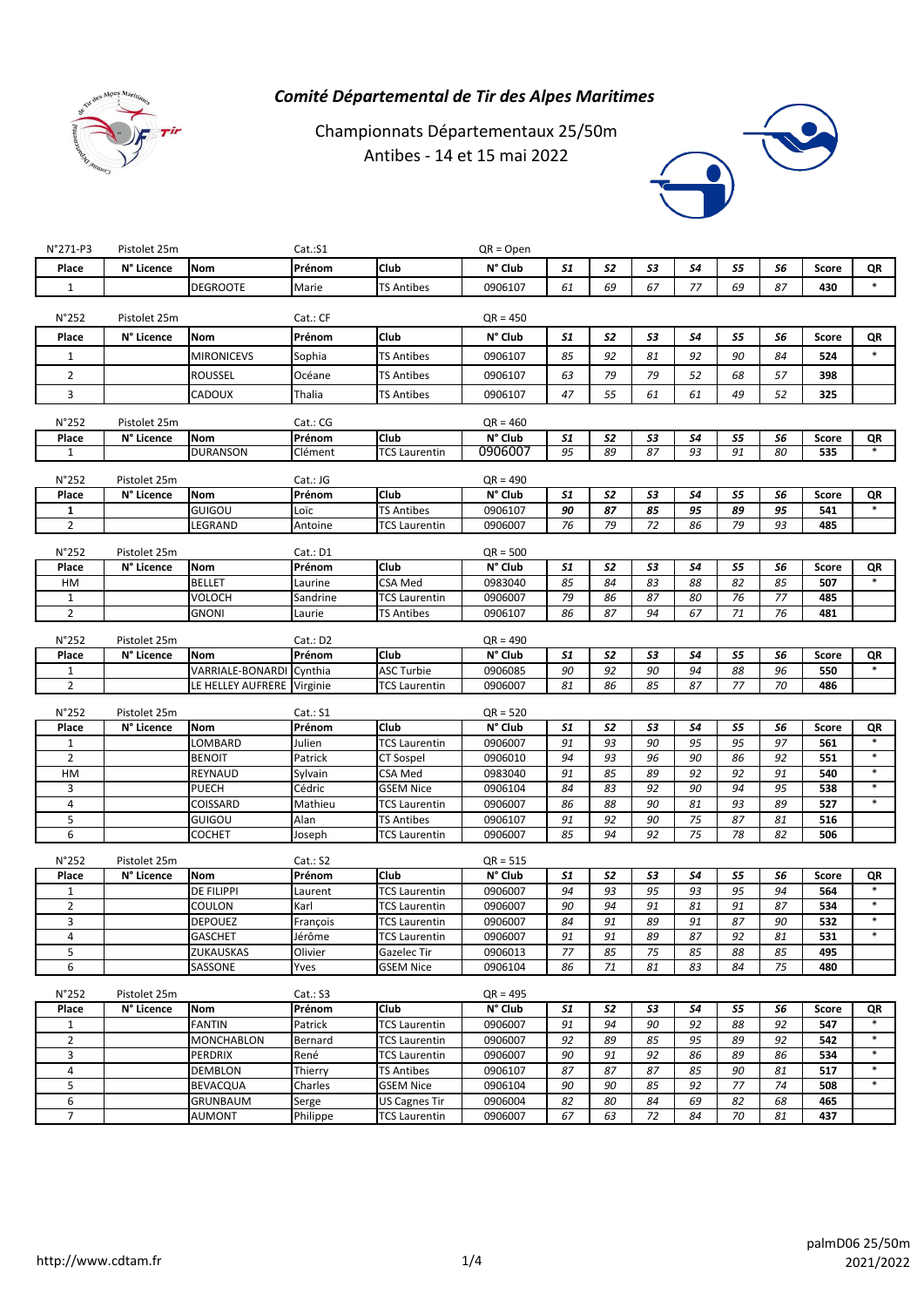| N°251                 |                            | <b>Pistolet Percussion Centrale</b> |                 | Cat. S1                                | QR=500             |          |                 |          |           |          |          |              |              |
|-----------------------|----------------------------|-------------------------------------|-----------------|----------------------------------------|--------------------|----------|-----------------|----------|-----------|----------|----------|--------------|--------------|
| Place                 | N° Licence                 | Nom                                 | Prénom          | Club                                   | N° Club            | 51       | 52              | 53       | <b>S4</b> | 55       | 56       | Score        | QR           |
| $1\,$                 |                            | <b>BENOIT</b>                       | Patrick         | <b>CT Sospel</b>                       | 0906010            | 90       | 90              | 94       | 90        | 90       | 88       | 542          |              |
| $\overline{2}$        |                            | VOLOCH                              | Sandrine        | <b>TCS Laurentin</b>                   | 0906007            | 76       | 71              | 82       | 46        | 83       | 78       | 436          |              |
|                       |                            |                                     |                 |                                        |                    |          |                 |          |           |          |          |              |              |
| N°251                 |                            | <b>Pistolet Percussion Centrale</b> |                 | Cat. S2                                | QR=490             |          |                 |          |           |          |          |              |              |
| Place                 | N° Licence                 | <b>Nom</b>                          | Prénom          | Club                                   | N° Club            | 51       | 52              | 53       | 54        | 55       | 56       | <b>Score</b> | QR           |
| $\mathbf{1}$          |                            | <b>GOTTE</b>                        | Dominique       | <b>US Cagnes Tir</b>                   | 0906004            | 94       | 83              | 77       | 87        | 80       | 84       | 505          |              |
| $\overline{2}$        |                            | GASCHET                             | Jérôme          | <b>TCS Laurentin</b>                   | 0906007            | 85       | 91              | 81       | 79        | 85       | 80       | 501          | $\ast$       |
| 3                     |                            | ZUKAUSKAS                           | Olivier         | Gazelec Tir                            | 0906013            | 73       | 86              | 77       | 76        | 92       | 93       | 497          | $\ast$       |
| 4                     |                            | MONTALBANO                          | José            | US Cagnes Tir                          | 0906004            | 76       | 74              | 85       | 81        | 72       | 71       | 459          |              |
| 5                     |                            | RAIBAUDO                            | Frédéric        | TS Antibes                             | 0906107            | 78       | 86              | 84       | 78        | 62       | 69       | 457          |              |
| 6                     |                            | SCORDINO                            | Patrick         | <b>TCFO</b>                            | 0906232            | 48       | 44              | 73       | 66        | 64       | 59       | 354          |              |
| N°251                 |                            | <b>Pistolet Percussion Centrale</b> |                 | Cat. S3                                | QR=470             |          |                 |          |           |          |          |              |              |
| Place                 | N° Licence                 | <b>Nom</b>                          | Prénom          | Club                                   | N° Club            | 51       | 52              | 53       | 54        | 55       | 56       | Score        | QR           |
| $\mathbf{1}$          |                            | PERDRIX                             | René            | <b>TCS Laurentin</b>                   | 0906007            | 92       | 95              | 92       | 87        | 83       | 85       | 534          | $\ast$       |
| $\overline{2}$        |                            | <b>DEMBLON</b>                      | Thierry         | <b>TS Antibes</b>                      | 0906107            | 87       | 84              | 91       | 85        | 69       | 88       | 504          | $\ast$       |
| 3                     |                            | MONCHABLON                          | Bernard         | <b>TCS Laurentin</b>                   | 0906007            | 74       | 88              | 76       | 86        | 87       | 80       | 491          |              |
| $\overline{4}$        |                            | GRUNBAUM                            | Serge           | US Cagnes Tir                          | 0906004            | 80       | 82              | 79       | 54        | 73       | 71       | 439          |              |
| dns                   |                            | MORET                               | Jacky           | <b>ASC Turbie</b>                      | 0906085            |          |                 |          |           |          |          | 0            |              |
|                       |                            |                                     |                 |                                        |                    |          |                 |          |           |          |          |              |              |
| N°250                 | Pistolet Standard 25m      |                                     |                 | Cat. CG                                | QR=440             |          |                 |          |           |          |          |              |              |
| Place                 | N° Licence                 | <b>Nom</b>                          | Prénom          | Club                                   | N° Club            | 51       | 52              | 53       | 54        | 55       | 56       | Score        | QR           |
| $\mathbf{1}$          |                            | <b>DURANSON</b>                     | Clément         | <b>TCS Laurentin</b>                   | 0906007            | 87       | 92              | 87       | 83        | 83       | 89       | 521          |              |
|                       |                            |                                     |                 |                                        |                    |          |                 |          |           |          |          |              |              |
| N°250                 | Pistolet Standard 25m      |                                     |                 | Cat. JG                                | QR=460<br>N° Club  |          |                 |          |           |          |          |              |              |
| Place<br>$\mathbf{1}$ | N° Licence                 | <b>Nom</b>                          | Prénom          | Club<br><b>TS Antibes</b>              |                    | 51<br>88 | 52<br>85        | 53<br>82 | 54<br>87  | 55<br>79 | 56<br>89 | Score<br>510 | QR           |
| $\overline{2}$        |                            | GUIGOU                              | Loïc            |                                        | 0906107            | 81       | 58              | 89       | 71        | 70       | 69       | 438          |              |
|                       |                            | LEGRAND                             | Antoine         | <b>TCS Laurentin</b>                   | 0906007            |          |                 |          |           |          |          |              |              |
| N°250                 | Pistolet Standard 25m      |                                     |                 | Cat. D1                                | QR=470             |          |                 |          |           |          |          |              |              |
| Place                 | N° Licence                 | Nom                                 | Prénom          | Club                                   | N° Club            | 51       | 52              | 53       | S4        | S5       | 56       | <b>Score</b> | QR           |
| $\mathbf{1}$          |                            | <b>GNONI</b>                        | Laurie          | <b>TS Antibes</b>                      | 0906107            | 86       | 83              | 82       | 87        | 84       | 79       | 501          | $\ast$       |
| HM                    |                            | <b>BELLET</b>                       | Laurine         | CSA Med                                | 0983040            | 90       | 93              | 76       | 84        | 70       | 87       | 500          | $\ast$       |
|                       |                            |                                     |                 |                                        |                    |          |                 |          |           |          |          |              |              |
| N°250                 | Pistolet Standard 25m      |                                     |                 | Cat. D2                                | QR=460             |          |                 |          |           |          |          |              |              |
| Place                 | N° Licence                 | Nom                                 | Prénom          | Club                                   | N° Club            | 51       | 52              | 53       | 54        | 55       | 56       | Score        | QR           |
| 1                     |                            |                                     |                 |                                        |                    |          |                 |          |           |          |          |              |              |
|                       |                            | VARRIALE-BONARDI                    | Cynthia         | <b>ASC Turbie</b>                      | 0906085            | 93       | 90              | 82       | 90        | 83       | 82       | 520          |              |
|                       |                            |                                     |                 |                                        |                    |          |                 |          |           |          |          |              |              |
| N°250                 | Pistolet Standard 25m      |                                     |                 | Cat.S1                                 | QR=500             |          |                 |          |           |          |          |              |              |
| Place                 | N° Licence                 | Nom                                 | Prénom          | Club                                   | N° Club            | 51       | 52              | 53       | 54        | 55       | 56       | Score        | QR<br>$\ast$ |
| 1                     |                            | <b>BENOIT</b>                       | Patrick         | CT Sospel                              | 0906010            | 91       | 94              | 81       | 90        | 74       | 79       | 509          | $\ast$       |
| $\overline{2}$        |                            | GUIGOU                              | Alan            | TS Antibes                             | 0906107            | 92       | 93              | 78       | 89        | 76       | 76       | 504          |              |
| 3                     |                            | COCHET                              | Joseph          | <b>TCS Laurentin</b><br><b>CSA Med</b> | 0906007            | 91       | 85              | 78       | 81        | 81       | 86       | 502          |              |
| HM<br>4               |                            | REYNAUD                             | Sylvain         |                                        | 0983040            | 86       | 88              | 82<br>88 | 86        | 77       | 77       | 496          |              |
|                       |                            | COISSARD                            | Mathieu         | <b>TCS Laurentin</b>                   | 0906007            | 82       | 88              |          | 77        | 85       | 68       | 488          |              |
| N°250                 | Pistolet Standard 25m      |                                     |                 | Cat. S2                                | QR=490             |          |                 |          |           |          |          |              |              |
| Place                 | N° Licence                 | Nom                                 | Prénom          | Club                                   | N° Club            | 51       | 52              | 53       | 54        | 55       | 56       | Score        | QR           |
| $\mathbf{1}$          |                            | DE FILIPPI                          | Laurent         | <b>TCS Laurentin</b>                   | 0906007            | 94       | 94              | 94       | 90        | 81       | 81       | 534          |              |
| $\overline{2}$        |                            | COULON                              | Karl            | <b>TCS Laurentin</b>                   | 0906007            | 89       | 94              | 90       | 88        | 68       | 73       | 502          | $*$          |
| 3                     |                            | <b>GOTTE</b>                        | Dominique       | <b>US Cagnes Tir</b>                   | 0906004            | 83       | 83              | 78       | 76        | 68       | 83       | 471          |              |
| 4                     |                            | ZUKAUSKAS                           | Olivier         | Gazelec Tir                            | 0906013            | 81       | 78              | 75       | 83        | 77       | 71       | 465          |              |
| 5                     |                            | <b>MONTALBANO</b>                   | José            | <b>US Cagnes Tir</b>                   | 0906004            | 70       | $\overline{72}$ | 74       | 81        | 76       | 69       | 442          |              |
|                       |                            |                                     |                 |                                        |                    |          |                 |          |           |          |          |              |              |
| N°250                 | Pistolet Standard 25m      |                                     |                 | Cat. S3                                | QR=470             |          |                 |          |           |          |          |              |              |
| Place                 | N° Licence                 | Nom                                 | Prénom          | Club                                   | N° Club            | 51       | 52              | 53       | 54        | 55       | 56       | Score        | QR           |
| $\mathbf{1}$          |                            | <b>PERDRIX</b>                      | René            | <b>TCS Laurentin</b>                   | 0906007            | 91       | 93              | 85       | 90        | 82       | 82       | 523          |              |
| $\overline{2}$        |                            | <b>MONCHABLON</b>                   | Bernard         | <b>TCS Laurentin</b>                   | 0906007            | 85       | 84              | 85       | 86        | 87       | 76       | 503          | $\ast$       |
| 3                     |                            | <b>DEMBLON</b>                      | Thierry         | TS Antibes                             | 0906107            | 83       | 89              | 81       | 81        | 79       | 78       | 491          | $\ast$       |
| 4                     |                            | GRUNBAUM                            | Serge           | US Cagnes Tir                          | 0906004            | 78       | 78              | 82       | 77        | 70       | 72       | 457          |              |
|                       |                            |                                     |                 |                                        |                    |          |                 |          |           |          |          |              |              |
| $N^{\circ}253$        | Pistolet Vitesse Olympique |                                     |                 | Cat CG                                 | $QR=430$           |          |                 |          |           |          |          |              |              |
| Place<br>1            | N° Licence                 | <b>Nom</b><br><b>DURANSON</b>       | Prénom          | Club                                   | N° Club<br>0906007 | 51<br>88 | S2<br>88        | 53<br>65 | S4<br>95  | S5<br>87 | 56<br>70 | Score<br>493 | QR           |
|                       |                            |                                     | Clément         | <b>TCS Laurentin</b>                   |                    |          |                 |          |           |          |          |              |              |
| N°253                 | Pistolet Vitesse Olympique |                                     |                 | Cat JG                                 | QR=440             |          |                 |          |           |          |          |              |              |
| Place                 | N° Licence                 | <b>Nom</b>                          | Prénom          | Club                                   | N° Club            | 51       | S2              | 53       | S4        | S5       | 56       | Score        | QR           |
| $\mathbf{1}$          |                            | GUIGOU                              | Loïc            | <b>TS Antibes</b>                      | 0906107            | 86       | 89              | 71       | 90        | 74       | 54       | 464          | $\ast$       |
|                       |                            |                                     |                 |                                        |                    |          |                 |          |           |          |          |              |              |
| N°253                 | Pistolet Vitesse Olympique |                                     |                 | Cat .S1                                | QR=495             |          |                 |          |           |          |          |              |              |
| Place                 | N° Licence                 | <b>Nom</b>                          | Prénom          | Club                                   | N° Club            | 51       | 52              | 53       | 54        | 55       | 56       | Score        | QR           |
| НM<br>$\mathbf{1}$    |                            | <b>BELLET</b><br>GUIGOU             | Laurine<br>Alan | CSA Med<br><b>TS Antibes</b>           | 0983040<br>0906107 | 79<br>68 | 87<br>68        | 55<br>56 | 72<br>71  | 66<br>66 | 57<br>59 | 416<br>388   |              |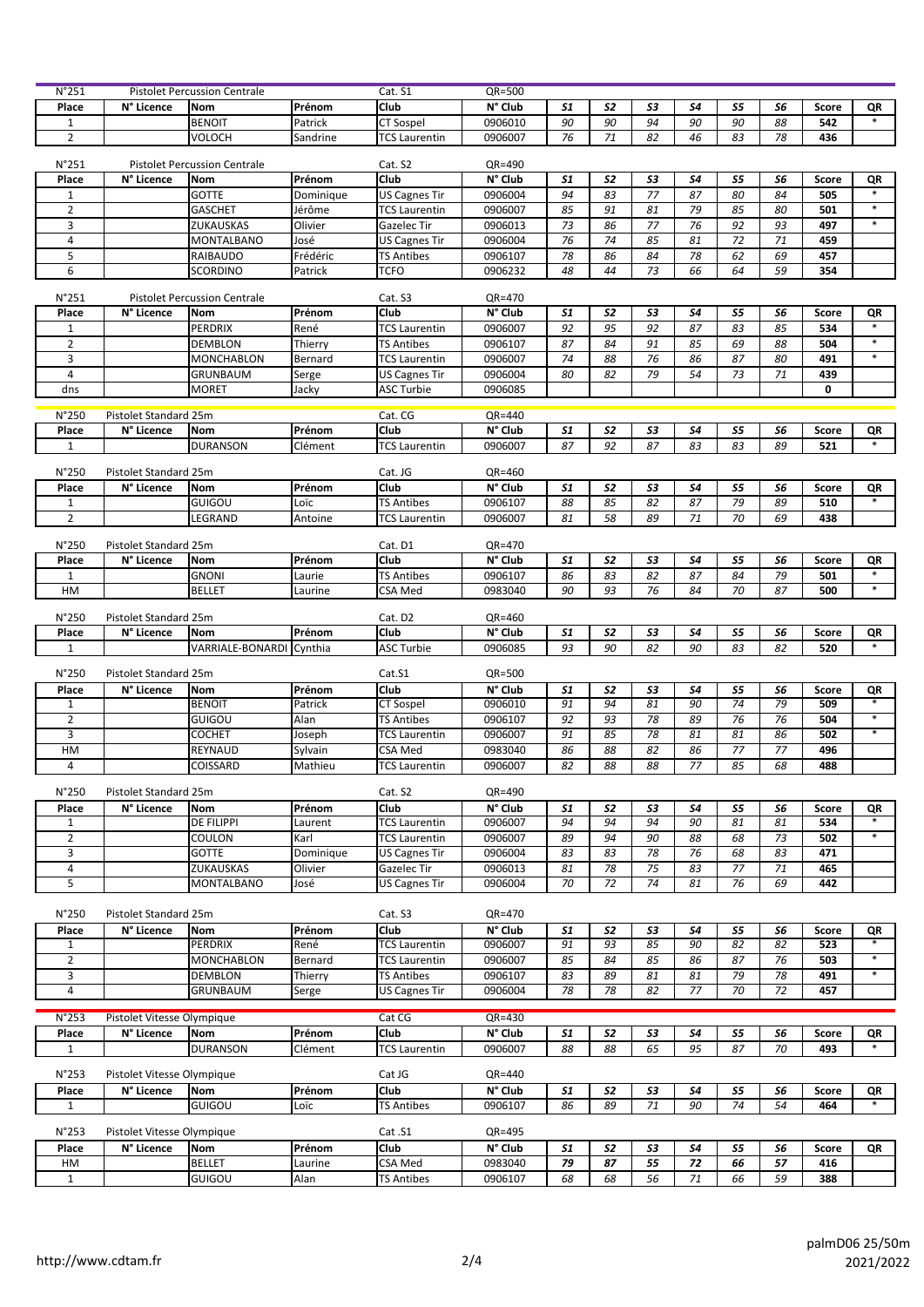| $N^{\circ}$ 253    | Pistolet Vitesse Olympique |                                 |                   | Cat. S2                           | QR=460              |              |              |              |                 |                    |               |                |                  |
|--------------------|----------------------------|---------------------------------|-------------------|-----------------------------------|---------------------|--------------|--------------|--------------|-----------------|--------------------|---------------|----------------|------------------|
| Place              | N° Licence                 | <b>Nom</b>                      | Prénom            | Club                              | N° Club             | <b>S1</b>    | 52           | 53           | <b>S4</b>       | S5                 | 56            | Score          | QR               |
| 1                  |                            | <b>DE FILIPPI</b>               | Laurent           | <b>TCS</b> Laurentin              | 0906007             | 89           | 81           | 77           | 93              | 92                 | 65            | 497            |                  |
| 2                  |                            | <b>MONCHABLON</b>               | Bernard           | <b>TCS Laurentin</b>              | 0906007             | 87           | 72           | 45           | 91              | 93                 | 55            | 443            |                  |
| $N°$ 500           | Pistolet 50m               |                                 | Cat. D1           |                                   | QR=435              |              |              |              |                 |                    |               |                |                  |
| Place              | N° Licence                 | <b>Nom</b>                      | Prénom            | Club                              | N° Club             | 51           | 52           | 53           | S4              | S5                 | S6            | Score          | QR               |
| 1                  |                            | ZAMPERINI                       | Laurence          | <b>TS Antibes</b>                 | 0906107             | 75           | 77           | 77           | 80              | 71                 | 69            | 449            | $\ast$           |
|                    |                            |                                 |                   |                                   |                     |              |              |              |                 |                    |               |                |                  |
| N°500<br>Place     | Pistolet 50m<br>N° Licence | Nom                             | Cat. S1<br>Prénom | Club                              | QR=500<br>N° Club   | 51           | 52           | 53           | 54              | S5                 | 56            | Score          | QR               |
| НM                 |                            | REYNAUD                         | Sylvain           | <b>CSA Med</b>                    | 0983040             | 79           | 75           | 85           | $\overline{93}$ | 89                 | 91            | 512            |                  |
| 1                  |                            | <b>BENOIT</b>                   | Patrick           | <b>CT Sospel</b>                  | 0906010             | 69           | 84           | 81           | 73              | 87                 | 77            | 471            |                  |
| $\overline{2}$     |                            | GUIGOU                          | Alan              | <b>TS Antibes</b>                 | 0906107             | 68           | 68           | 67           | 60              | 69                 | 54            | 386            |                  |
|                    |                            |                                 |                   |                                   |                     |              |              |              |                 |                    |               |                |                  |
| N°500              | Pistolet 50m               |                                 | Cat. S2           |                                   | QR=490              |              |              |              |                 |                    |               |                |                  |
| Place<br>1         | N° Licence                 | <b>Nom</b><br><b>DE FILIPPI</b> | Prénom<br>Laurent | Club<br><b>TCS Laurentin</b>      | N° Club<br>0906007  | 51<br>82     | 52<br>94     | 53<br>89     | 54<br>87        | S5<br>82           | 56<br>88      | Score<br>522   | QR<br>$\ast$     |
| $\overline{2}$     |                            | <b>DURANTI</b>                  | Michel            | TS Antibes                        | 0906107             | 76           | 79           | 79           | 84              | 77                 | 82            | 477            |                  |
| 3                  |                            | SASSONE                         | Yves              | <b>GSEM Nice</b>                  | 0906104             | 75           | 73           | 78           | 81              | 75                 | 84            | 466            |                  |
| 4                  |                            | <b>GASCHET</b>                  | Jérôme            | <b>TCS Laurentin</b>              | 0906007             | 75           | 78           | 75           | 79              | 77                 | 75            | 459            |                  |
|                    |                            |                                 |                   |                                   |                     |              |              |              |                 |                    |               |                |                  |
| N°500              | Pistolet 50m               |                                 | Cat. S3           |                                   | QR=470              |              |              |              |                 |                    |               |                |                  |
| Place              | N° Licence                 | Nom                             | Prénom            | Club                              | N° Club             | 51           | 52           | 53           | 54              | 55                 | 56            | <b>Score</b>   | QR               |
| 1                  |                            | PERDRIX                         | René              | <b>TCS Laurentin</b>              | 0906007             | 81           | 88           | 82           | 80              | 85                 | 81            | 497            |                  |
| N°501              | Carabine 50m 60 b.c.       |                                 |                   | Cat. CF                           | QR=535,0            |              |              |              |                 |                    |               |                |                  |
| Place              | N° Licence                 | Nom                             | Prénom            | Club                              | N° Club             | 51           | 52           | 53           | 54              | S5                 | 56            | Score          | QR               |
| 1                  |                            | <b>TENERIFE</b>                 | Alaisa-Jude       | <b>TS Antibes</b>                 | 0906107             | 100,4        | 103,3        | 102,9        | 102,5           | 101,6              | 103,3         | 614,0          |                  |
| $\overline{2}$     |                            | <b>CADOUX</b>                   | Lylou             | <b>TS Antibes</b>                 | 0906107             | 97,4         | 98,6         | 97,2         | 101,4           | 100,7              | 97,4          | 592,7          | $\ast$           |
| 3                  |                            | AGOSTINI                        | Cloé              | <b>TCS Laurentin</b>              | 0906007             | 93,2         | 97           | 91           | 96,2            | 91,1               | 96,2          | 564,7          |                  |
| $\overline{4}$     |                            | <b>GUASTA</b>                   | Lana              | <b>TCS Laurentin</b>              | 0906007             | 95,6         | 93,5         | 93           | 85,8            | 85,2               | 83,3          | 536,4          |                  |
| N°501              | Carabine 50m 60 b.c.       |                                 |                   | Cat. CG                           | QR=545,0            |              |              |              |                 |                    |               |                |                  |
| Place              | N° Licence                 | Nom                             | Prénom            | Club                              | N° Club             | 51           | 52           | 53           | 54              | S5                 | S6            | Score          | QR               |
| 1                  |                            | LOZA ARAYA                      | Pablo             | <b>TCS Laurentin</b>              | 0906007             | 94,9         | 92,9         | 89,9         | 96,2            | 92,3               | 97,1          | 563,3          | $\ast$           |
| $\overline{2}$     |                            | TANI                            | Maël              | <b>TCS Laurentin</b>              | 0906007             | 99,4         | 93,5         | 91           | 86,4            | 84,4               | 85,1          | 539,8          |                  |
|                    |                            |                                 |                   |                                   |                     |              |              |              |                 |                    |               |                |                  |
| N°501              | Carabine 50m 60 b.c.       |                                 |                   | Cat. JF                           | QR=545,0            |              |              |              |                 |                    |               |                |                  |
| Place<br>1         | N° Licence                 | <b>Nom</b><br>CASTAGNOLI        | Prénom<br>Lorna   | Club<br>TS Antibes                | N° Club<br>0906107  | 51<br>102,9  | 52<br>101,8  | 53<br>102,4  | 54<br>101,6     | <b>S5</b><br>103,6 | S6<br>103,2   | Score<br>615,5 | QR               |
| $\overline{2}$     |                            | <b>PATYN</b>                    | Lola              | TCS Laurentin                     | 0906007             | 96           | 98,7         | 97           | 96,7            | 96,7               | 98,6          | 583,7          |                  |
|                    |                            |                                 |                   |                                   |                     |              |              |              |                 |                    |               |                |                  |
| N°501              | Carabine 50m 60 b.c.       |                                 |                   | Cat. D1                           | QR=565,0            |              |              |              |                 |                    |               |                |                  |
| Place              | N° Licence                 | Nom                             | Prénom            | Club                              | N° Club             | 51           | 52           | 53           | 54              | S5                 | 56            | Score          | QR               |
| 1<br>ET            |                            | <b>LEROUX</b><br><b>GHIES</b>   | Laëtitia          | TCS Laurentin<br><b>GSEM Nice</b> | 0906007<br>0906104  | 98,5<br>96,9 | 95,7<br>95,6 | 98,8<br>96,7 | 99<br>96,2      | 97,8<br>101,8      | 101,2<br>94,4 | 591,0<br>581,6 | $\ast$<br>$\ast$ |
|                    |                            |                                 | Anastasias        |                                   |                     |              |              |              |                 |                    |               |                |                  |
| N°501              | Carabine 50m 60 b.c.       |                                 |                   | Cat. S1                           | QR=565,0            |              |              |              |                 |                    |               |                |                  |
| Place              | N° Licence                 | <b>Nom</b>                      | Prénom            | Club                              | N° Club             | 51           | 52           | 53           | 54              | S5                 | 56            | Score          | QR               |
| $\mathbf{1}$       |                            | ZAWADKA                         | Florian           | <b>TS Antibes</b>                 | 0906107             | 100,1        | 98,6         | 101,0        | 101,2           | 101,6              | 100,3         | 602,8          |                  |
| $\overline{2}$     |                            | <b>MERGEN</b>                   | Sébastien         | <b>GSEM Nice</b>                  | 0906104             | 96,5         | 103,1        | 95,7         | 98,4            | 99,1               | 100,7         | 593,5          | $\ast$           |
| N°501              | Carabine 50m 60 b.c.       |                                 |                   | Cat. S2                           | QR=555,0            |              |              |              |                 |                    |               |                |                  |
| Place              | N° Licence                 | Nom                             | Prénom            | Club                              | N° Club             | 51           | 52           | 53           | <b>S4</b>       | S5                 | 56            | Score          | QR               |
| HМ                 |                            | <b>BLASZCZYK</b>                | Alain             | <b>STC Millau</b>                 | 1912057             | 101,9        | 101,2        | 101,7        | 102,8           | 103,6              | 104,0         | 615,2          |                  |
| $\mathbf{1}$       |                            | LANZA                           | Eric              | <b>ASC Turbie</b>                 | 0906085             | 101,8        | 103,9        | 104,2        | 101,8           | 102,8              | 99,7          | 614,2          | $\ast$           |
| $\overline{2}$     |                            | ZAWADKA                         | Didier            | <b>TS Antibes</b>                 | 0906107             | 101,2        | 101,5        | 102,9        | 100,1           | 99,4               | 98,5          | 603,6          | $\ast$           |
| НM                 |                            | <b>BERGERET</b>                 | Fabrice           | STC Millau                        | 1912057             | 101,3        | 98,5         | 101,1        | 101,1           | 100,3              | 97,8          | 600,1          |                  |
|                    | Carabine 50m 60 b.c.       |                                 |                   |                                   |                     |              |              |              |                 |                    |               |                |                  |
| N°501<br>Place     | N° Licence                 | Nom                             | Prénom            | Cat. S3<br>Club                   | QR=535,0<br>N° Club | 51           | 52           | 53           | 54              | S5                 | 56            | Score          | QR               |
| 1                  |                            | LE GOUEFF                       | Philippe          | <b>TS Antibes</b>                 | 0906107             | 100,1        | 102,9        | 102,1        | 103,4           | 101,4              | 101,7         | 611,6          |                  |
| $\overline{2}$     |                            | <b>GNONI</b>                    | Thierry           | <b>TS Antibes</b>                 | 0906107             | 94,1         | 93,1         | 98,7         | 94,9            | 97,4               | 97,3          | 575,5          | $\ast$           |
| 3                  |                            | <b>BERTHOD</b>                  | Roger             | TS Antibes                        | 0906107             | 95,3         | 92,7         | 95,2         | 95,9            | 90,5               | 94,6          | 564,2          | $\ast$           |
| 4                  |                            | TOURNIER                        | Patrick           | TS Antibes                        | 0906107             | 87,8         | 98,0         | 94,1         | 85,5            | 91,0               | 98,2          | 554,6          | $\ast$           |
|                    |                            |                                 |                   |                                   |                     |              |              |              |                 |                    |               |                |                  |
| N°502              | Carabine 50m 3x20          |                                 |                   | Cat. S2                           | QR=490              |              |              |              |                 |                    |               |                |                  |
| Place              | N° Licence                 | <b>Nom</b>                      | Prénom            | Club                              | N° Club             | 51           | 52           | 53           | 54              | S5                 | 56            | Score          | QR               |
|                    |                            |                                 |                   |                                   |                     |              |              |              |                 |                    |               |                |                  |
| НM<br>$\mathbf{1}$ |                            | <b>BLASZCZYK</b><br>LE GOUEFF   | Alain<br>Philippe | <b>STC Millau</b><br>TS Antibes   | 1912057<br>0906107  | 97<br>93     | 92<br>92     | 97<br>96     | 96<br>98        | 81<br>85           | 91<br>90      | 554<br>554     | $\ast$           |